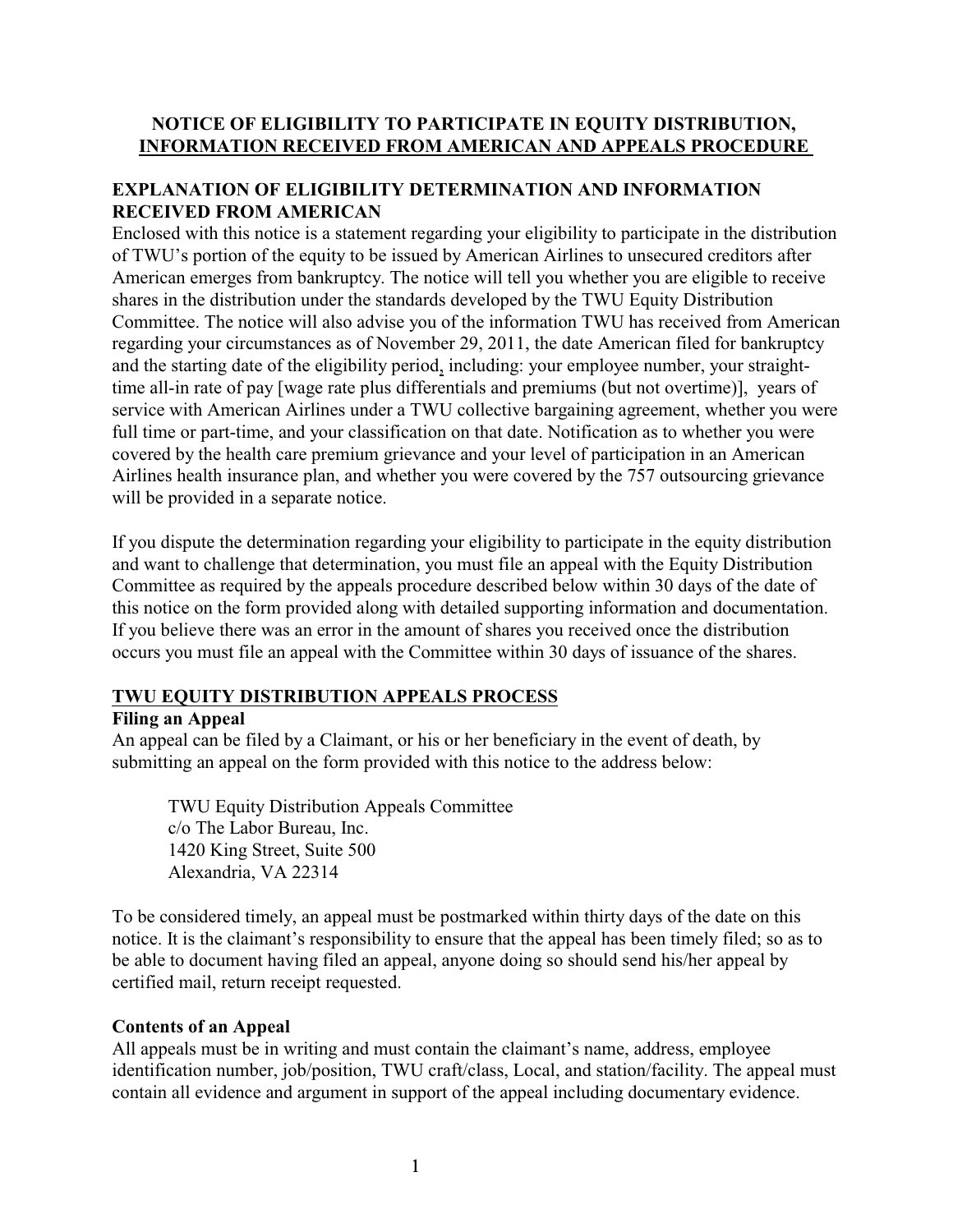### **Appeals Panel**

A three person Appeals Panel selected from among the Equity Distribution Committee will review and decide an appeal. If a member of the Panel is from the Claimant's Local, he will be replaced with another member of the Committee. The Panel may conduct its own investigation and seek information or documentation from the TWU, American Airlines, the Claimant's Local Union or any other source and may utilize or rely on that information or documentation.

A Panel may submit questions or requests for documentation to a Claimant, may interview a Claimant telephonically, or may schedule a hearing on the appeal. Failure to participate in any of these activities may result in the appeal being denied. If the Panel decides to conduct a telephone interview or a hearing, the Claimant will be provided with at least ten (10) days' notice. The Appeals Panel may work with legal counsel or other professionals in assessing an appeal.

### **Decisions on Appeals**

The Appeals Panel will issue written decisions on all appeals within thirty (30) days of receipt of an appeal, unless the Panel determines that further investigation is warranted. If further investigation is warranted, the Claimant will be notified within the 30 day period. A decision will set forth the reason(s) for granting or denying the appeal and will be issued within thirty (30) days after the close of the investigation. However, no appeal shall be deemed granted for failure of a Panel to conclude its investigation or issue its decision within the above set time periods.

Appeals Panels will perform a full and fair review of all appeals; decisions of a Panel will be non-discriminatory and made on a uniform basis. A majority vote of the Panel will determine the outcome of an appeal. The decisions of the Appeals Panel are final and binding, unless a court with proper jurisdiction issues a final decision that the determination of the Appeals Panel is arbitrary, capricious, discriminatory or made in bad faith.

### **Remedies**

If an Appeals Panel grants an appeal and determines that a Claimant is entitled to shares or additional shares from the equity distribution, the Claimant will be provided with the number of shares/additional shares to which he/she is entitled from the TWU Equity Distribution Plan Reserve. No interest shall be payable and no share price adjustment shall be made on any equity distributions made on appeal.

#### **Exhaustion of Remedies**

As set forth in the TWU Constitution, no one shall resort to any court or agency for redress until all forms of relief and avenues of appeal as provided in this Policy have been exhausted.

### **Waiver of Right to Appeal**

Failure to follow the procedures and time limits set forth in this Policy will result in a waiver of a claimant's right to file an appeal or to have an appeal reviewed by an Appeals Panel.